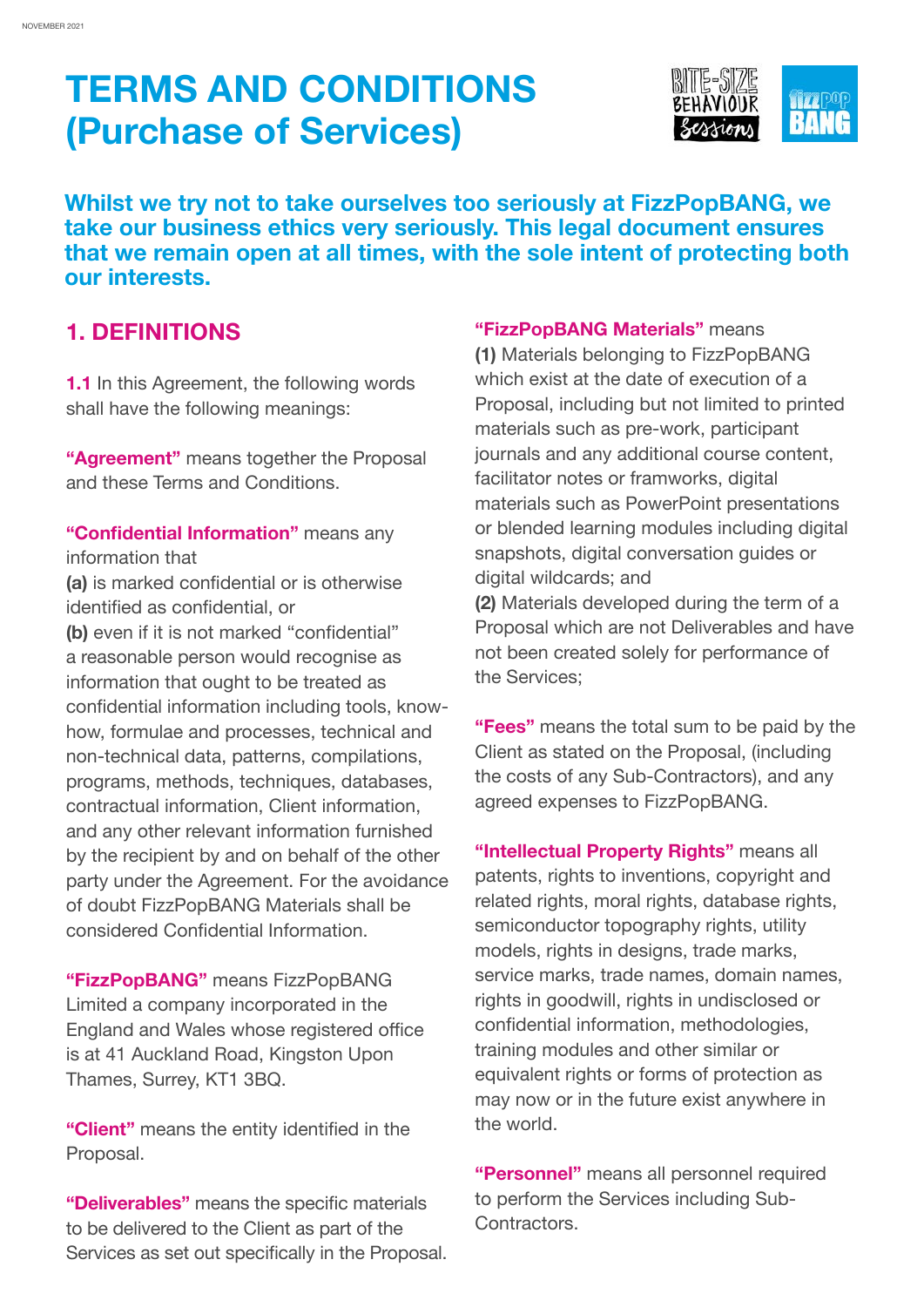

**"Proposal"** means the document setting out amongst other things the Client details, Deliverables Fees and invoice schedule.

**"Services"** means the services provided to the Client as specified in the Proposal.

**"Sub-Contractors"** means the third-party services or personnel engaged as part of the Services.

### **2. THE SERVICES**

**2.1** This Agreement shall be deemed accepted upon signing the Proposal or upon commencement of the Services. FizzPopBANG shall provide the Services from the date specified in the Proposal. FizzPopBANG shall provide the Services to the Client in accordance with the Client's reasonable requests from time to time, best industry practice and the terms of this Agreement.

**2.2** FizzPopBANG warrants that; (a) it will perform the Services in a professional manner; and (b) each of its Personnel are suitably qualified and trained in order to provide the Services;

**2.3** The Client shall: (a) fully brief FizzPopBANG and ensure the accuracy of any materials it provides to it in the performance of the Services; and (b) pay the Fees and agreed costs and expenses.

**2.4** Each party warrants, undertakes and represents on an on-going basis that: **(a)** it has full capacity and authority to enter into and perform its obligations under this Agreement;

**(b)** it is in compliance with all applicable laws, regulations and codes of practice; **(c)** it will not do any act or make any omission in relation to the performance of its obligations under this Agreement which does or may adversely materially affect the reputation of the other party; and **(d)** the Deliverables are complete, accurate, noninfringing and compliant in all respects with this Agreement.

**2.5** Any change to the scope of the Services shall be recorded in writing by the parties. FizzPopBANG shall inform the Client on any changes to the Fees or the timings of delivery of the Services as a result of such change.

**2.6** Any subsequent Proposal entered into between the Parties shall be subject to the terms of this Agreement unless stated otherwise.

### **3. FEES**

**3.1** FizzPopBANG shall be entitled to invoice the Client for the Fees in accordance with the agreed invoicing schedule set out in the Proposal. The Client shall pay the Fees within 30 days of the date of invoice or as stated in the Proposal if different. Fees shall be paid in the currency shown in the Proposal. Payment of Fees shall be made as per the instructions set out in the Proposal.

**3.2** All sums payable by the Client to FizzPopBANG are

**(a)** exclusive of GST;

**(b)** shall be paid without deduction,

withholding or set-off.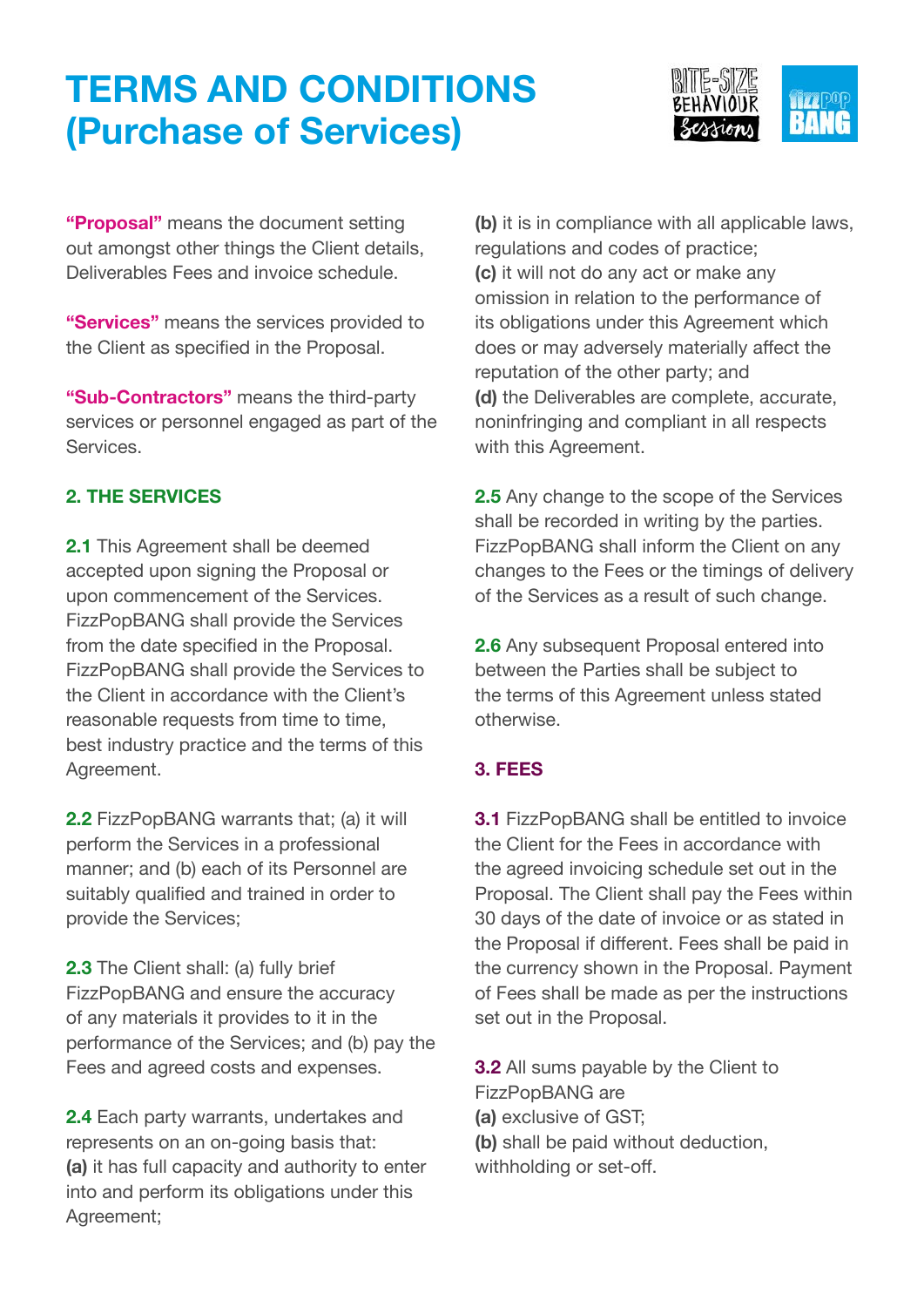

**3.3** FizzPopBANG may charge interest on any undisputed overdue sum at the rate of 2% above the Bank of New Zealand base rate per annum.

### **4. TERMINATION**

**4.1 Either party may terminate this** Agreement, in whole or (with a proportionate reduction in the Fee) in part, at any time: **(a)** immediately if the other party is in material breach of this Agreement which is not remedied within 14 days of that party being given notice to do so; or

**(b)** immediately if an order is made or a resolution is passed for the winding up of the party, or the party has a receiver or administrator appointed of any part of its assets, or circumstances arise which entitle the court or a creditor to appoint a receiver or manager or a court to make a winding up or administration order, or makes an arrangement with creditors or if the party is unable to pay its debts as and when they fall due.

**4.2** The Client shall pay all fees and committed or unavoidable costs payable to the date of termination.

**4.3** Upon expiry or termination of this Agreement or of any part of the Services, FizzPopBANG will deliver all Confidential Information to the Client and liaise with the Client and/or third party to ensure a satisfactory handover.

**4.4** Expiry or termination of this Agreement shall be without prejudice to any rights accrued up to the date of termination or any provisions which expressly or impliedly survive termination.

**4.5** If the Client decides to cancel the Services prior to their commencement they shall be liable to pay cancellation fees, (including any committed and unavoidable costs) as follows:

**(a)** Cancellation more than 14 business days before the date on which the Services were due to be delivered: all committed and unavoidable costs.

**(b)** Cancellation 14 business days or less (but more than 7 days) before the date on which the Services were due to be delivered: 50% of the Fees and all committed and unavoidable costs

**(c)** Cancellation 7 days or less before the date on which the Services were due to be delivered: 100% of the Fees and all committed and unavoidable costs.

#### **5. LIMITATION OF LIABILITY**

**5.1** Nothing in this Agreement shall exclude or limit either party's liability in respect of any claims:

**(a)** for death or personal injury caused by the negligence of such party; or

**(b)** resulting from any fraud including fraudulent misrepresentation made by such party; or

**(c)** for which liability may not otherwise lawfully be limited or excluded.

**5.2** Subject to Clause 5.1, neither party shall not be liable for any indirect, special or consequential losses or any loss of profits (whether direct or indirect), loss of goodwill, loss of business, loss of revenue or loss of anticipated savings.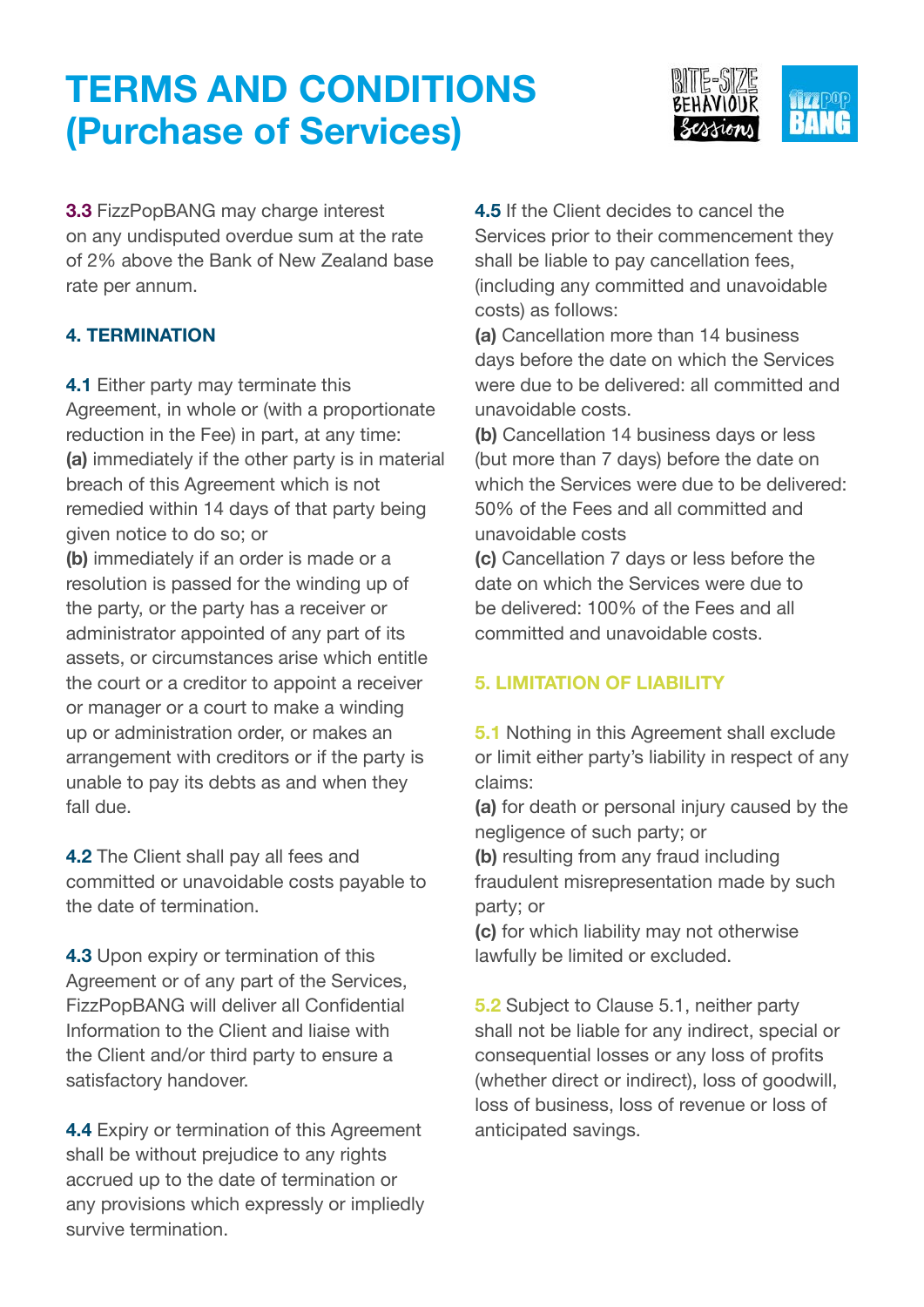

**5.3** Subject to Clauses 5.1 and 5.2, the parties total aggregate liability arising from or related to this Agreement (whether in contract, tort including negligence or otherwise) shall not exceed an amount equal to the Fees paid or payable to FizzPopBANG by the Client under this Agreement in the twelve (12) months preceding the event that triggered such liability.

#### **6. INSURANCE**

FizzPopBANG shall take out and maintain with a reputable third-party insurer an adequate level of insurance in respect of its professional indemnity liability.

### **7. INTELLECTUAL PROPERTY RIGHTS**

**7.1** The Client acknowledges that ownership of all IPR in FizzPopBANG Materials shall remain vested in FizzPopBANG. To the extent that FizzPopBANG provides any FizzPopBANG Materials to the Client, FizzPopBANG hereby grants the Client a nonexclusive, nonsub- licensable, licence to use the relevant FizzPopBANG Materials solely for its internal purposes and not for publication or other distribution or communication to a third party (unless so authorised to the contrary in writing).

**7.2** Subject to Clause 7.3, the Client shall, on the payment of all Fees, own the Intellectual Property Rights in the Deliverables (which for the avoidance of doubt does not include any third party rights contained in the Deliverables) and FizzPopBANG irrevocably and unconditionally assigns with full title guarantee to the Client all and any Intellectual Property Rights, upon creation of the same, in the Deliverables. FizzPopBANG shall,

and shall procure that its Personnel waive in favour of the Client absolutely and irrevocably their moral rights (if any) in relation to such Deliverables.

**7.3** Nothing in this Agreement is intended to affect FizzPopBANG's ownership of materials used or developed by it independently of the Services or FizzPopBANG's generic and specific methodologies, tools, technology, training modules or processes which are used by it (but not developed by it) or any other Intellectual Property which is used in the performance of the Services (together the "Pre-Existing Materials"). If FizzPopBANG's Pre-Existing Materials (or part thereof) are incorporated in the Deliverables, or required to use or exploit the Services, FizzPopBANG hereby grants to the Client a perpetual, worldwide, irrevocable, nonexclusive, royaltyfree licence to use the FizzPopBANG's Pre-Existing Materials to enable the Client to obtain the full benefit of the Services.

**7.4** FizzPopBANG warrants and represents that it has the right to assign or license all Intellectual Property Rights granted or assigned pursuant to this Agreement and that the grant and terms of its respective assignment or licence shall not infringe the Intellectual Property Rights of any third party.

**7.5** FizzPopBANG shall not acquire any right, title or interest in or to any Intellectual Property Rights owned by or licensed by any third party to the Client by reason of this Agreement and FizzPopBANG acknowledges that all such Intellectual Property Rights remain the property of the Client and/or its licensors.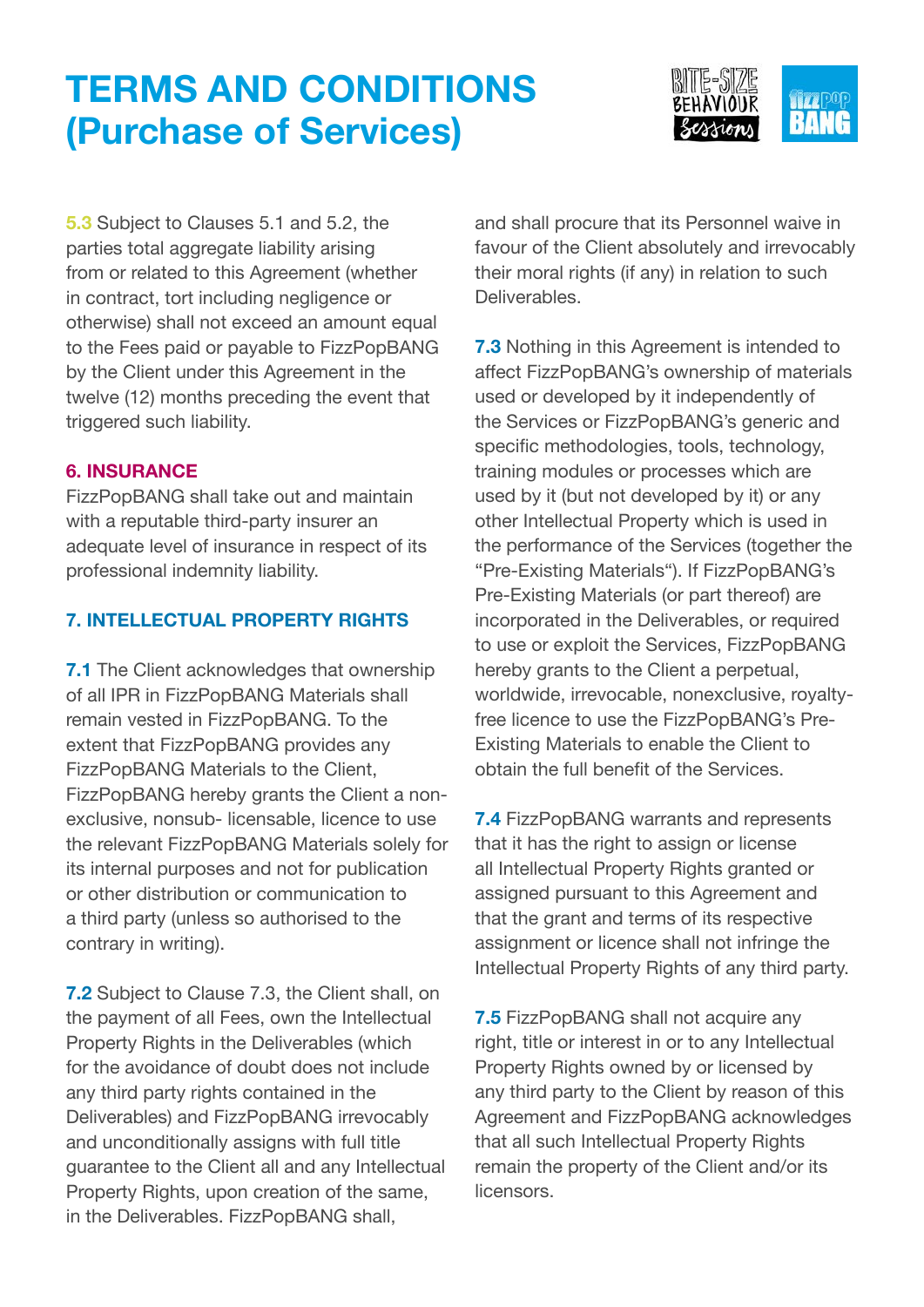

**7.6** Where software is to be provided by FizzPopBANG as part of the Services, the Client acknowledges that its use of such software may be subject to separate licence terms.

### **8. CLIENT MATERIALS**

**8.1** Title to any property of the Client provided to FizzPopBANG for the performance of the Services shall remain with the Client.

**8.2** Subject to reasonable prior notice, the Client shall be entitled to retake possession of their property at any time from FizzPopBANG.

**8.3** The Client shall grant FizzPopBANG a non-exclusive, non-transferable, perpetual, worldwide licence to use such materials for the purposes of providing the Services in accordance with this Agreement.

**8.4** FizzPopBANG shall be entitled to produce a case study based on the provision of the Services subject to obtaining the Client's prior written permission (such permission not to be unreasonably withheld).

#### **9. GENERAL**

**9.1** Both parties shall during this Agreement and for a period of 2 years thereafter, keep confidential all Confidential Information and shall not use or disclose such Confidential Information to any third party except as may be strictly necessary in order to perform the Services or as required by law.

**9.2** FizzPopBANG is permitted to subcontract some or all of the Services, however, shall at all times remain liable for the acts and omissions of any Sub-Contractors.

**9.3** Subject to clause 9.2, neither party may assign, subcontract or in any way transfer any of their rights or obligations under this Agreement without the prior written consent of the other party.

**9.4** Each provision of this Agreement is severable and distinct from the others. Invalidity or unenforceability of a specific provision shall not affect the other provisions of this Agreement.

**9.5** Any failure to exercise or any delay in exercising a right or remedy provided this Agreement or at law or in equity shall not constitute a waiver of the rights or remedies or a waiver of any other rights or remedies.

**9.6** Nothing in this Agreement shall be construed as establishing or implying any partnership or agency relationship between the parties.

**9.7** This Agreement constitutes the entire agreement and understanding between the parties in respect of the matters dealt with within itand supersedes any previous agreement between the parties relating to such matters. This Agreement may only be amended in writing with the agreement of the Client and FizzPopBANG